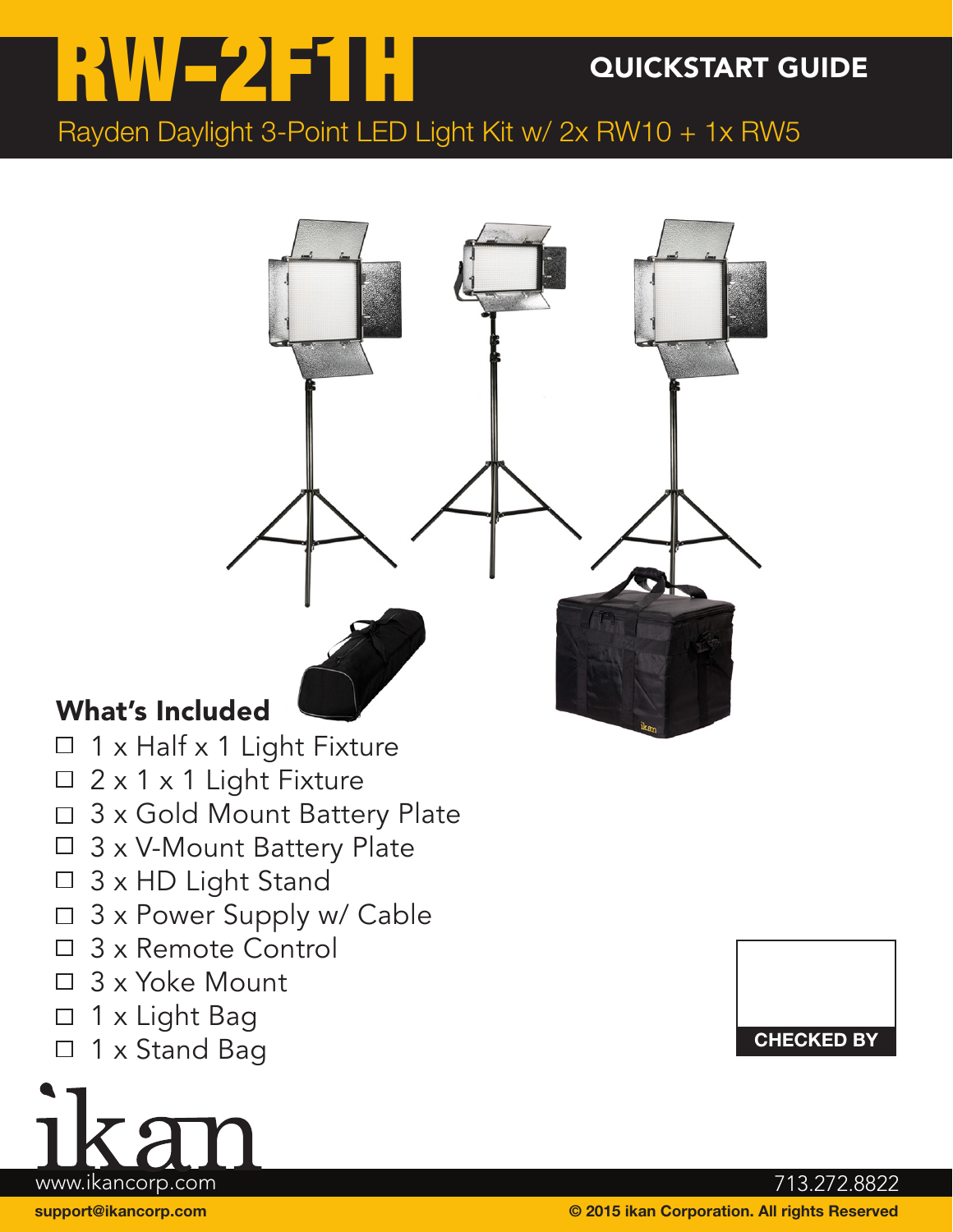# Getting to know your RAYDEN lights

### PRECAUTIONS:

- Keep the fixture away from water and all flammable gases or liquids.
- Use only the recommended batteries.
- Handle the unit with care.
- DO NOT attempt to disassemble or repair the unit without first contacting service department at ikancorp.com.
- Keep the unit clean and free of dust. The unit can be cleaned with a soft dry cloth.
- Use only parts provided by the manufacture.
- Always use caution when plugging in the fixture.

### Mounting the Rayden to a Stand:

The Rayden LED Light comes with a pre-installed yoke and combo mount. This allows the fixture to easily sit and adjust on any stand. The 30° yoke gives the light free-range motion without obstructions. The Baby 5 /8" and Junior 1-1 /8" Combo Pin allows the user a wide range of stands. The light can be mounted either horizontally or vertically on a 5/8" baby pin.

#### Power the LEDs:

The Rayden light comes with an included AC power supply and 6 foot cable. This allows the user to plug into any standard 120-240v electrical outlet. The Rayden LED Soft light can be powered from either a Gold Mount pro battery, or a V-Mount battery. The fixture comes standard with either Gold-Mount or V-Mount plates. The plates can be easily removed and replaced for the type of batteries that are available.

#### Adjusting the Color & Brightness of the Light:

The Rayden LED light is controlled by the large yellow knob on the rear of the fixture. The knob was designed with the idea that it could be reached and adjusted when the light is up on a stand. The knob has three push settings.

- 1. The default setting is the brightness from 10%-100% brightness.
- 2. By pressing in on the knob the color temperature can be adjusted. (Bi-Color Lights)

#### Changing the Pro Battery Plate

Adding or removing the pro battery plate on the back of your fixture can be easily achieved. *NOTE: The fixture comes pre-installed with the Gold-Mount battery plate.*

The process starts with the removal of the four screws on the four corners of the plate. Once the screws are removed, separate the plate from the back of the fixture. Unplug the 2-pin connector from the fixture. Store the screws and the Gold-Mount in a safe place.

Reattaching the V-Mount plate is a simple process. Plug the wired 2-pin connector into the fixture where we just unplugged the Gold-Mount plate at the back of the light. Orient the holes on the plate to match up with the screw holes on the back of the fixture. Using the screws supplied with the V-Mount plate, screw in the plate until it is snug against the back of the fixture. Do not over-tighten the screws.

You're now ready to install your battery to the V-Mount plate.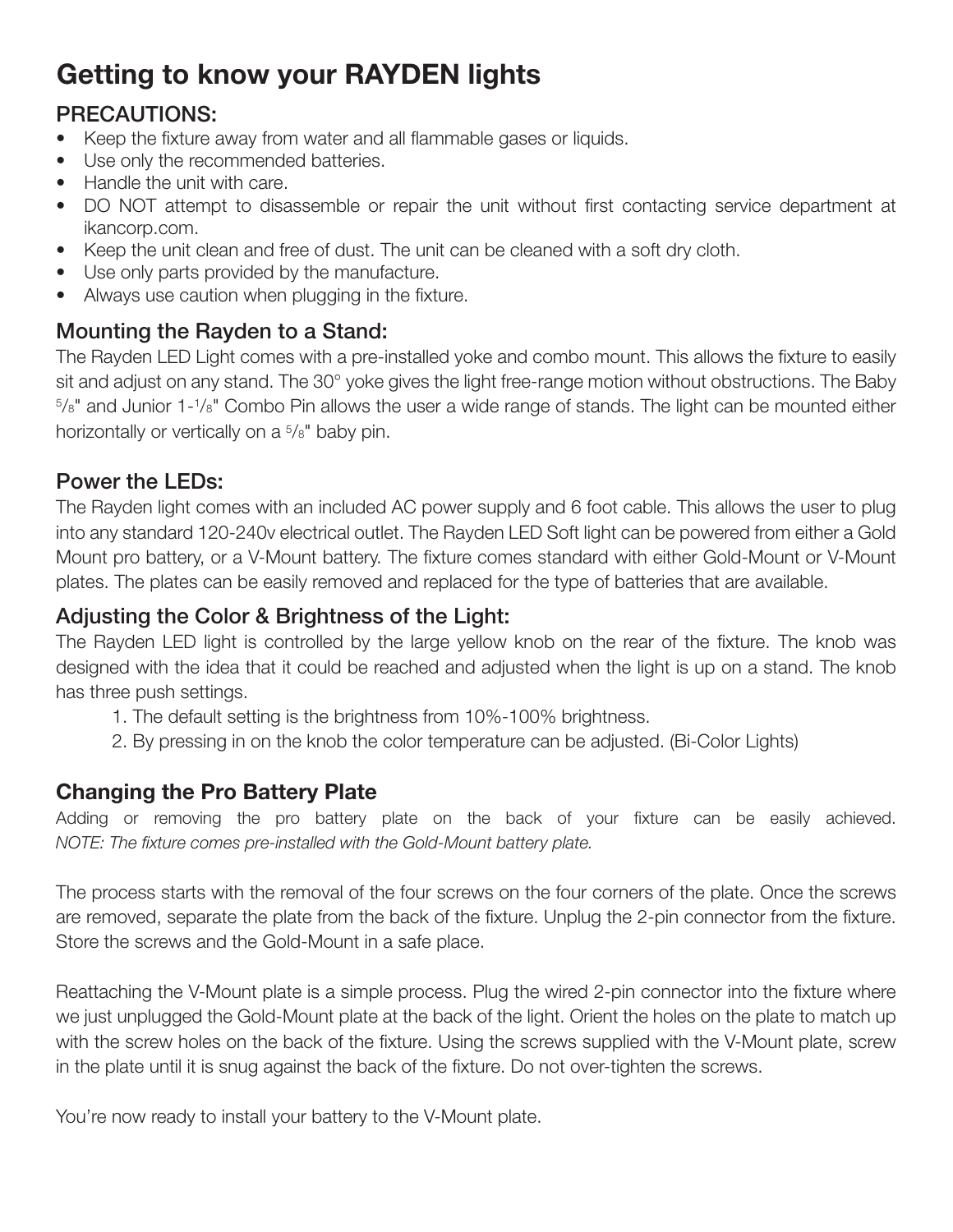#### Remote Control

The light can be adjusted also using the RF remote control. The use of the remote allows for multiple lights to be connected as well as control of the brightness.

Remote Control Button Functions

- Press & Hold "A" for 5 seconds to sync remote control to light(s).
- Press "A" to power ON/OFF
- Press "B" to adjust 4 levels of light intensity in increments of 25%
- Press and Hold "C" & "D" for 5 seconds to Enable/Disable sound
- Hold down "C" to increase light intensity 0%-100%
- Hold down "D" to decrease light intensity 100%-0%

| <b>RW5 Specs</b>      |                                     |
|-----------------------|-------------------------------------|
| Light Source          | 608 0.06 Watt LEDs                  |
| <b>Head Type</b>      | Daylight 5600K                      |
| Lens                  | $45^{\circ}$                        |
| <b>Beam Angle</b>     | $50^\circ$                          |
| Control / Dimming     | Knob Control                        |
| <b>Build Material</b> | <b>Heavy Duty Resin Plastic</b>     |
| <b>Cooling System</b> | Passive Cooling                     |
| <b>Stand Mount</b>    | Baby 5/8" & Junior 1-1/8" combo pin |
| <b>Fixture Size</b>   | $18 \times 16 \times 6$ ln.         |
| Fixture Weight        | 9 lbs                               |
| Power Supply          | Input: 110-220 VAC<br>Output: 15VDC |
| Yoke                  | $30^\circ$                          |

| <b>Specifications</b> |
|-----------------------|
|-----------------------|

| <b>RW10 Specs</b>     |                                                                                        |
|-----------------------|----------------------------------------------------------------------------------------|
| <b>Light Source</b>   | 1184 0.06 Watt LEDs                                                                    |
| <b>Head Type</b>      | Daylight 5600K                                                                         |
| Lens                  | $45^{\circ}$                                                                           |
| Beam Angle            | $50^\circ$                                                                             |
| Control / Dimming     | Knob Control                                                                           |
| <b>Build Material</b> | Heavy Duty Resin Plastic                                                               |
| <b>Cooling System</b> | Passive Cooling                                                                        |
| <b>Stand Mount</b>    | Baby <sup>5</sup> / <sub>8</sub> " & Junior 1- <sup>1</sup> / <sub>8</sub> " combo pin |
| Fixture Size          | $21 \times 18 \times 6$ ln.                                                            |
| <b>Fixture Weight</b> | $13$ lbs                                                                               |
| Power Supply          | Input: 110-220 VAC<br>Output: 15VDC                                                    |
| Yoke                  | $30^\circ$                                                                             |

#### Shipping

| <b>PHILAMILE</b>            |                            |
|-----------------------------|----------------------------|
| Shipping Dimensions (Box 1) | 24 x 18 x 18 ln.           |
| Shipping Weight (Box 1)     | 27 lbs                     |
| Shipping Dimensions (Box 2) | $41 \times 9 \times 9$ ln. |
| Shipping Weight (Box 2)     | $16$ lbs                   |

#### Optional Accessories

Some other products that work well with Rayden Light Kits available from Ikan include:

| <b>HD-STND</b>      | Heavy Duty Light Stand          |
|---------------------|---------------------------------|
| <b>ROLLR-STND10</b> | 2 Stage Roller Stand 10 ft 6 in |
| CP-STND-V3          | Compact Light Stand Version 3   |
| <b>SW-04</b>        | <b>Safety Wire</b>              |
| <b>KCP-703</b>      | Stage Clamp w/ 16mm Stud        |